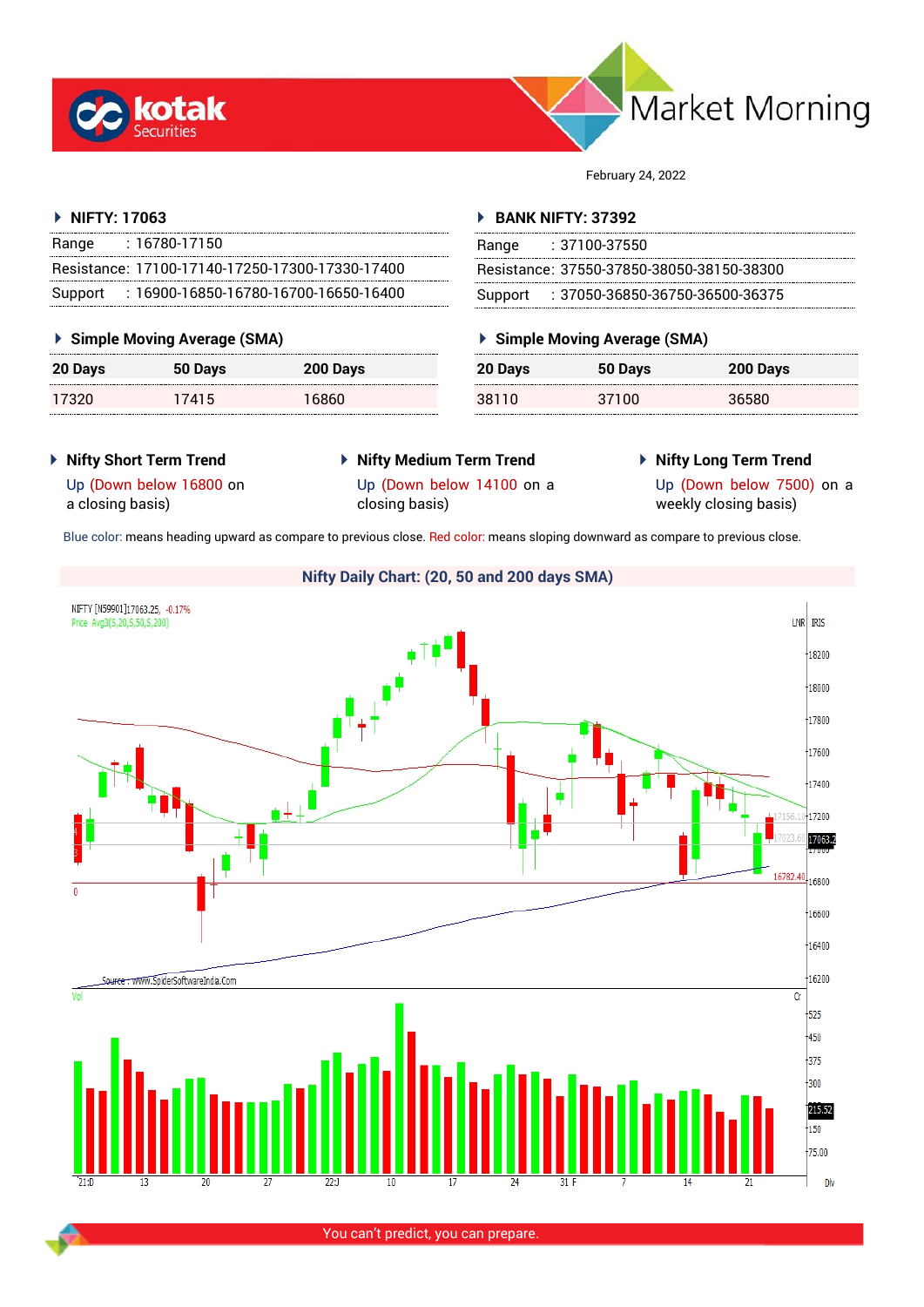## **Market Analysis**

note but later on, the market saw profit-booking at higher levels. Among sectors, Reality was the top gainer, rising bearish candle and is also holding a lower top formation, which is largely negative. We were of the view that the **Nifty/Sensex Daily View:** After a sharp pullback rally on Wednesday, the benchmark indices opened on a strong over 3 per cent, while energy and infra stocks saw some profit booking. Technically, the index has formed a minor Nifty would remain within the narrow trading range 17000 and 17200. However, the world markets are negative and SGXNIFTY is trading very close to 16800, we think if Nifty keeps sustaining below 16800 due to the pressure of monthly expiry, the problems will only increase, the put writers would be forced to unwind their positions. Breaking the level of 16800 would be negative for the market, which can take the market towards 16400 in the coming time. For today, the levels of 16700/16650 can act as support. In case the Nifty holds above 16800 then it would follow the trading range of 16800 and 17050 levels. Since the uncertain newsflow can take the market on either side, we have to follow the technical level for trading during the day.

# **RATING SCALE (PRIVATE CLIENT GROUP)**

| <b>BUY</b>             | -                 | A condition that indicates a good time to buy a stock. The exact circumstances of the signal will be determined by the indicator that an<br>analyst is using.  |
|------------------------|-------------------|----------------------------------------------------------------------------------------------------------------------------------------------------------------|
| SELL                   | -                 | A condition that indicates a good time to sell a stock. The exact circumstances of the signal will be determined by the indicator that an<br>analyst is using. |
| <b>Stop Loss Order</b> | $\qquad \qquad -$ | An instruction to the broker to buy or sell stock when it trades beyond a specified price. They serve to either protect your profits or<br>limit your losses.  |

### **FUNDAMENTAL RESEARCH TEAM (PRIVATE CLIENT GROUP)**

Head of Research Auto & Auto Ancillary Transportation, Paints, FMCG Banking & Finance [shrikant.chouhan@kotak.com](mailto:shrikant.chouhan@kotak.com) arun.agarwal@kotak.com agarwal.amit@kotak.com Hemali.Dhame@kotak.com

**Jatin Damania Purvi Shah Rini Mehta K. Kathirvelu** Metals & Mining, Midcap Pharmaceuticals Research Associate Support Executive jatin.damania@kotak.com [purvi.shah@kotak.com](mailto:purvi.shah@kotak.com) rini.mehta@kotak.com [k.kathirvelu@kotak.com](mailto:k.kathirvelu@kotak.com) +91 22 6218 6440 +91 22 6218 6432 +91 80801 97299 +91 22 6218 6427

**Sumit Pokharna** Pankaj Kumar Oil and Gas, Information Tech Construction, Capital Goods & Midcaps sumit.pokharna@kotak.com pankajr.kumar@kotak.com

+91 22 6218 5408 +91 22 6218 6443 +91 22 6218 6439 +91 22 6218 6433

+91 22 6218 6438 +91 22 6218 6434

**Shrikant Chouhan Arun Agarwal Amit Agarwal, CFA Hemali Dhame**

## **TECHNICAL RESEARCH TEAM (PRIVATE CLIENT GROUP)**

**Shrikant Chouhan Amol Athawale Sayed Haider**

[shrikant.chouhan@kotak.com](mailto:shrikant.chouhan@kotak.com) [amol.athawale@kotak.com](mailto:amol.athawale@kotak.com) Research Associate +91 22 6218 5408 +91 20 6620 3350 [sayed.haider@kotak.com](mailto:sayed.haider@kotak.com)

+91 22 62185498

## **DERIVATIVES RESEARCH TEAM (PRIVATE CLIENT GROUP)**

+91 79 6607 2231 +91 22 6218 5497 +91 33 6615 6273

**Sahaj Agrawal Prashanth Lalu Prasenjit Biswas, CMT, CFTe** [sahaj.agrawal@kotak.com](mailto:sahaj.agrawal@kotak.com) [prashanth.lalu@kotak.com](mailto:prashanth.lalu@kotak.com) [prasenjit.biswas@kotak.com](mailto:prasenjit.biswas@kotak.com)